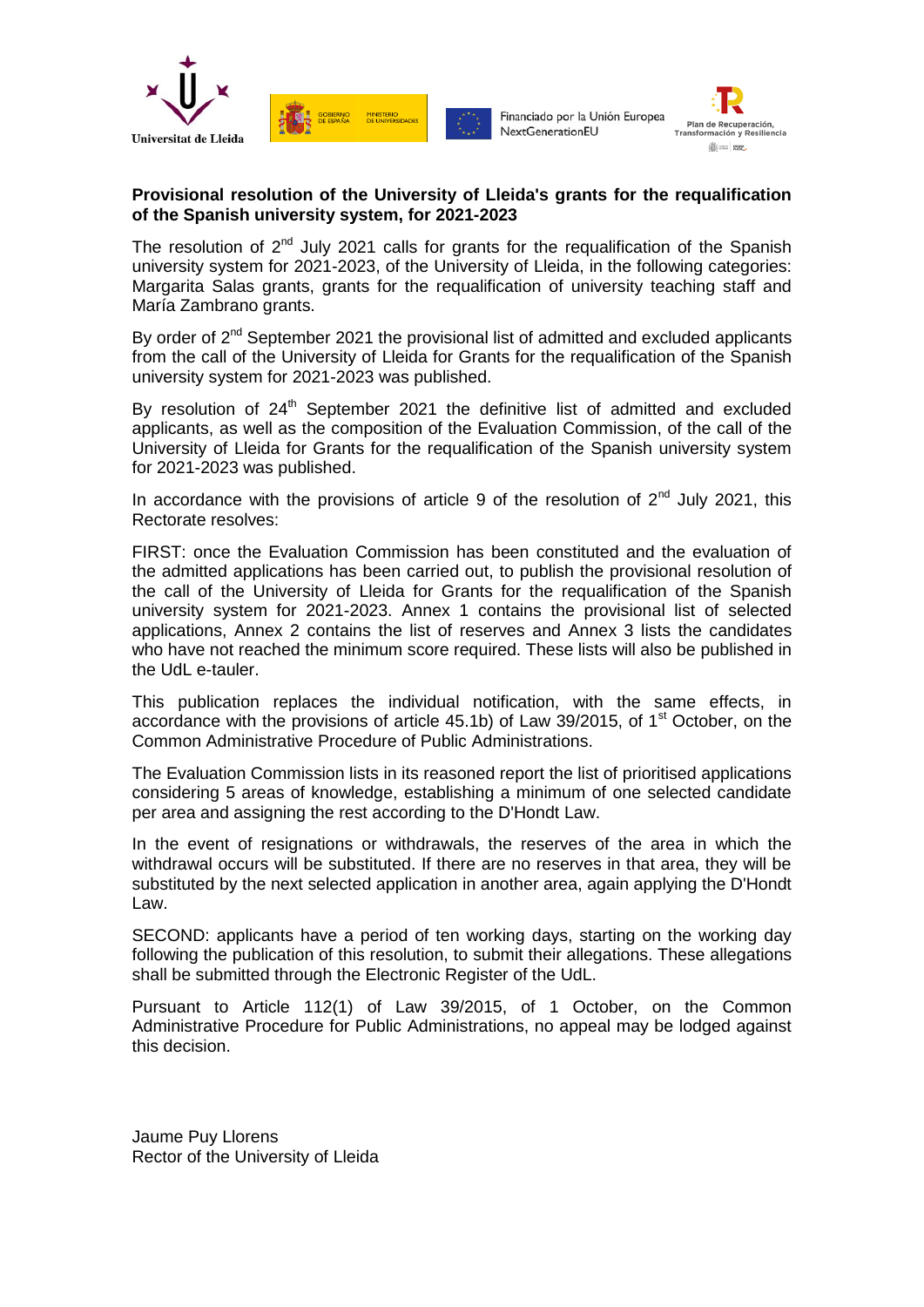



Financiado por la Unión Europea NextGenerationEU



## **ANNEX 1**

## MODALITY 1. MARGARITA SALAS

| <b>PROVISIONAL LIST OF SELECTED APPLICATIONS</b> |              |
|--------------------------------------------------|--------------|
| <b>APPLICANT</b>                                 | <b>TOTAL</b> |
| <b>Arts and humanities</b>                       |              |
| RIBEIRO TOSTES, ROGERIO                          | 97           |
| RAMON MOLINS, GABRIEL                            | 95           |
| GUTIÉRREZ UJAQUE, DANIEL                         | 89.5         |
| <b>Agri-food sciences</b>                        |              |
| LÓPEZ GÁMEZ, GLORIA MARÍA                        | 98           |
| NICOLAU LAPEÑA, IOLANDA                          | 95           |
| YUSTE PÉREZ, SILVIA                              | 86           |
| CLEMENTE ORTA, GEMMA MARIA                       | 85           |
| BASAVARADDI, PRIYANKA ANANTARADDI                | 84           |
| MARTÍNEZ SUBIRÀ, MARIONA                         | 80           |
| <b>Health sciences</b>                           |              |
| TORRES CABESTANY, PASCUAL                        | 87.5         |
| CLIMENT SANZ, CAROLINA                           | 87           |
| <b>Legal and social sciences</b>                 |              |
| DE PANO RODRÍGUEZ, ÁLVARO                        | 93           |
| PRESTA NOVELLO, DÉBORAH                          | 90           |
| SOLÉ LLUSSÀ, ANNA                                | 90           |
| <b>Architecture and engineering</b>              |              |
| VILARRUBÍ PORTA, MONTSERRAT                      | 90.9         |

# MODALITY 2. REQUALIFICATION

| PROVISIONAL LIST OF SELECTED APPLICATIONS |              |
|-------------------------------------------|--------------|
| <b>APPLICANT</b>                          | <b>TOTAL</b> |
| <b>Arts and humanities</b>                |              |
| <b>BOUSO GARCIA, MÒNICA</b>               | 81           |
| <b>Architecture and engineering</b>       |              |
| ÁLVAREZ RODRÍGUEZ, JAVIER                 | 95.5         |
| PLANES CID, JORDI                         | 92.5         |
| MATEU PIÑOL, CARLES                       | 90           |
| RINCÓN VILLAREAL, LIDIA                   | 87           |
| <b>MATEO FORNES, JORDI</b>                | 86           |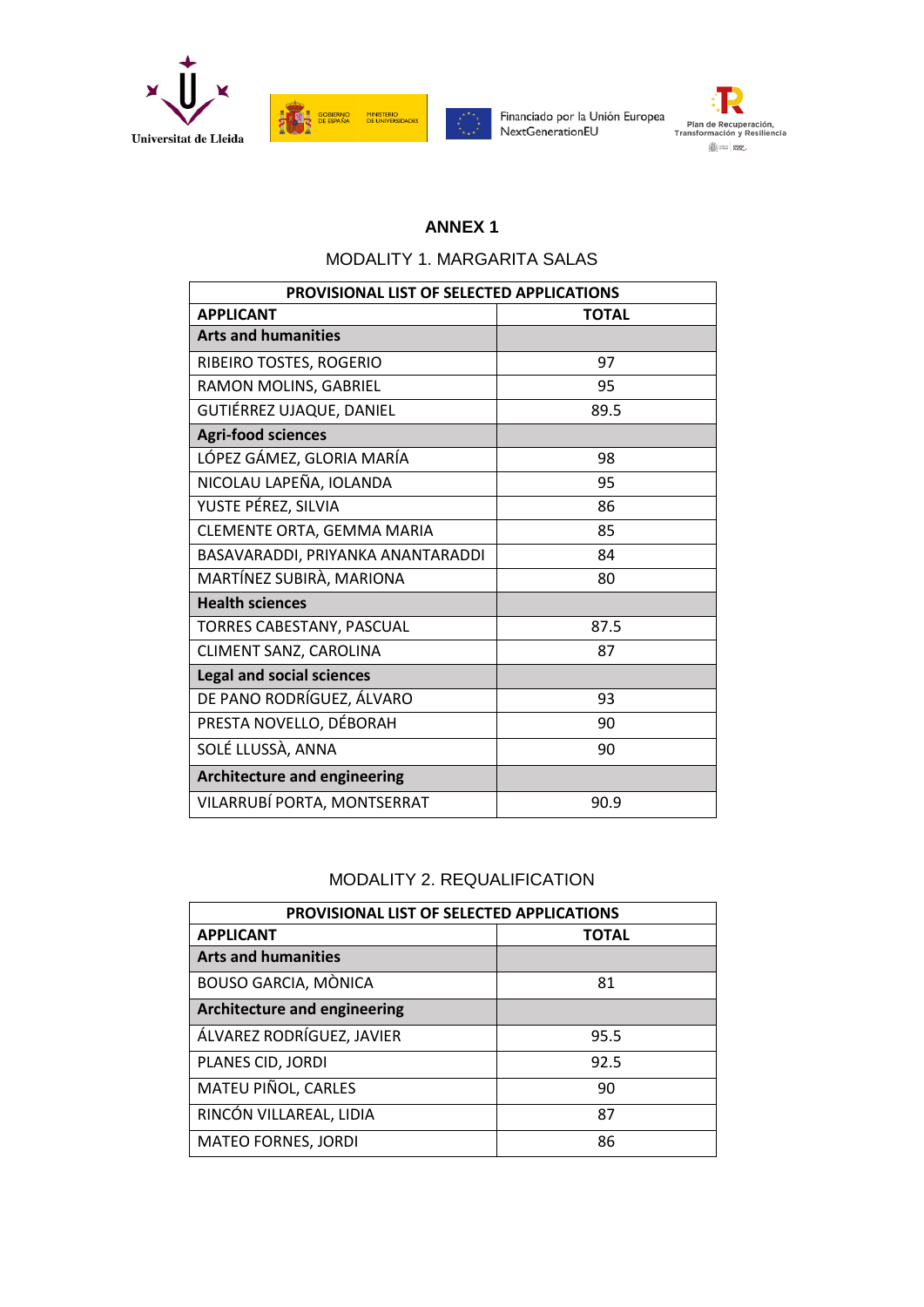

**AND SOBIERNO MINISTERIO**<br>**TENERE DE ESPAÑA DE UNIVERSIDADES** 

Financiado por la Unión Europea<br>NextGenerationEU

Plan de Recuperación,<br>Transformación y Resiliencia  $\frac{\sqrt{25}}{2502}$  mms  $\,$   $\,$  gauge

### MODALITY 3. MARIA ZAMBRANO

| <b>PROVISIONAL LIST OF SELECTED APPLICATIONS</b> |       |
|--------------------------------------------------|-------|
| <b>APPLICANT</b>                                 | TOTAL |
| <b>Arts and humanities</b>                       |       |
| NADALUTTI, ELISABETTA                            | 99    |
| <b>Agri-food sciences</b>                        |       |
| ROJAS CAÑADAS, EBER                              | 98    |
| ALCASENA URDIROZ, FERMÍN                         | 96    |
| CARRERA, CONSTANZA SOLEDAD                       | 96    |
| <b>BRATKIC, ARNE</b>                             | 94    |
| <b>Health sciences</b>                           |       |
| USIÉ CHIMENOS, ANA ISABEL                        | 84    |
| <b>Legal and social sciences</b>                 |       |
| CORTINA ORIOL, MERCÈ                             | 96    |
| <b>Architecture and engineering</b>              |       |
| DOS REIS MORGADO, ANTONIO JOSÉ                   | 92    |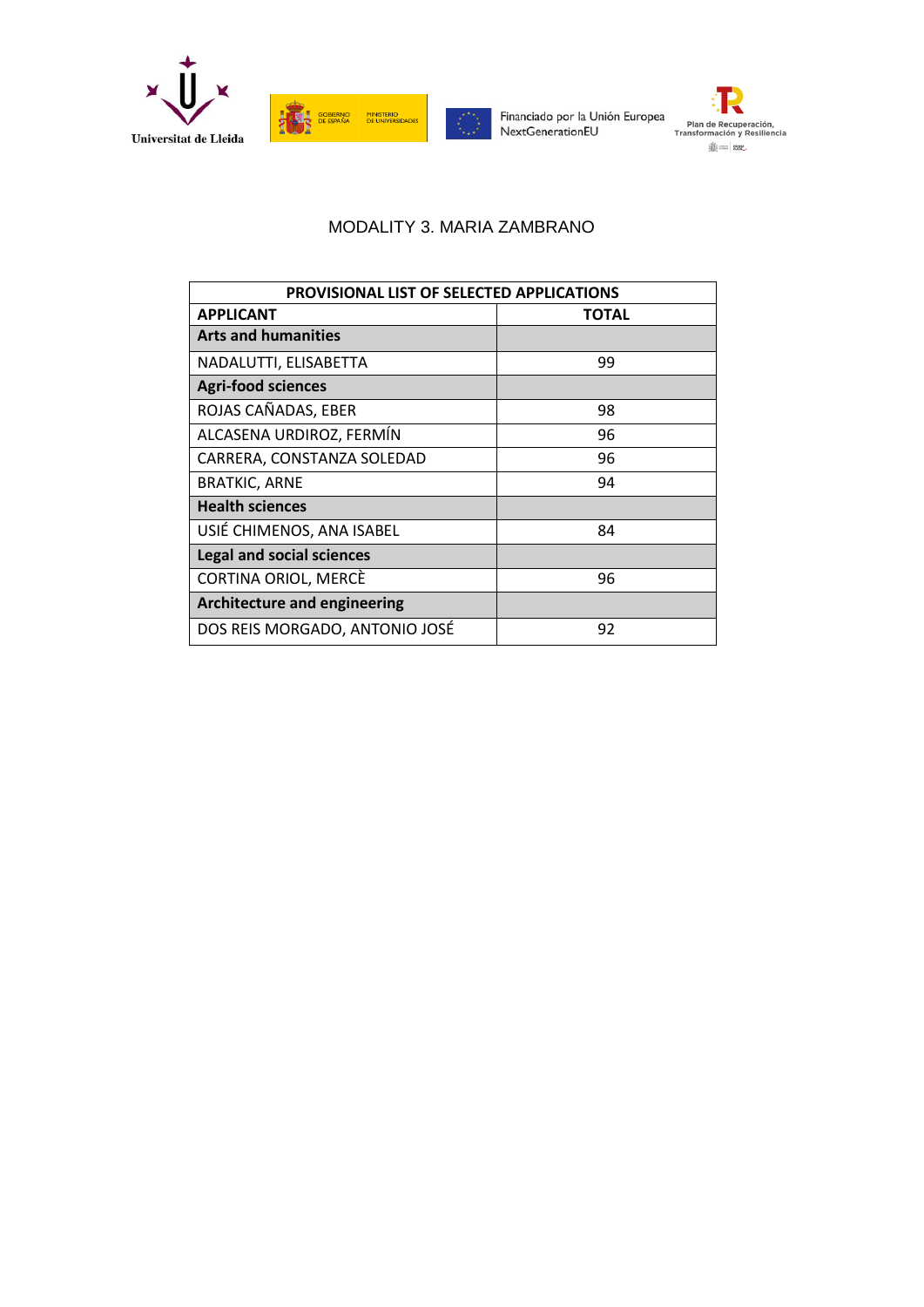



Financiado por la Unión Europea NextGenerationEU



## **ANNEX 2**

#### MODALITY 1. MARGARITA SALAS

| <b>PROVISIONAL LIST OF APPLICATIONS IN RESERVE</b> |              |
|----------------------------------------------------|--------------|
| <b>APPLICANT</b>                                   | <b>TOTAL</b> |
| <b>Arts and humanities</b>                         |              |
| ESTEBAN OLIVER, GUILLERMO                          | 80.5         |
| <b>Health sciences</b>                             |              |
| <b>BRITTI, ELENA</b>                               | 82.5         |
| <b>Legal and social sciences</b>                   |              |
| <b>CURTO REVERTE, ANDREU</b>                       | 87           |
| PARISI MORENO, VERÓNICA                            | 83           |
| ÁLVAREZ JUSTEL, JOSEFINA                           | 80           |
| <b>Architecture and engineering</b>                |              |
| CARBAJO GARCIA, RUTH                               | 84.25        |

## MODALITY 2. REQUALIFICATION

| <b>PROVISIONAL LIST OF APPLICATIONS IN RESERVE</b> |              |
|----------------------------------------------------|--------------|
| <b>APPLICANT</b>                                   | <b>TOTAL</b> |
| <b>Architecture and engineering</b>                |              |
| VILAPLANA MAYORAL, JORDI                           | 84           |

### MODALITY 3. MARIA ZAMBRANO

| <b>PROVISIONAL LIST OF APPLICATIONS IN RESERVE</b> |       |
|----------------------------------------------------|-------|
| <b>APPLICANT</b>                                   | TOTAL |
| <b>Arts and humanities</b>                         |       |
| RUCHESI, FERNANDO CARLOS                           | 97    |
| SOLER CARBONELL, JOSEP                             | 91    |
| MORCUENDE GONZÁLEZ, ALEJANDRO                      | 83    |
| <b>Agri-food sciences</b>                          |       |
| ARMENGOT MARTÍNEZ, LAURA                           | 93    |
| SANTOS COSTA MONTERIO, ADNIVIA                     | 92    |
| FORCINA, GIOVANNI                                  | 82    |
| <b>Legal and social sciences</b>                   |       |
| REYES ANGONA, SERGIO                               | 95    |
| ORELLANA HERNÁNDEZ, MARTHA LUCÍA                   | 88    |
| <b>Architecture and engineering</b>                |       |
| LUCIANO, GIUSEPPE GAETANO                          | 87    |